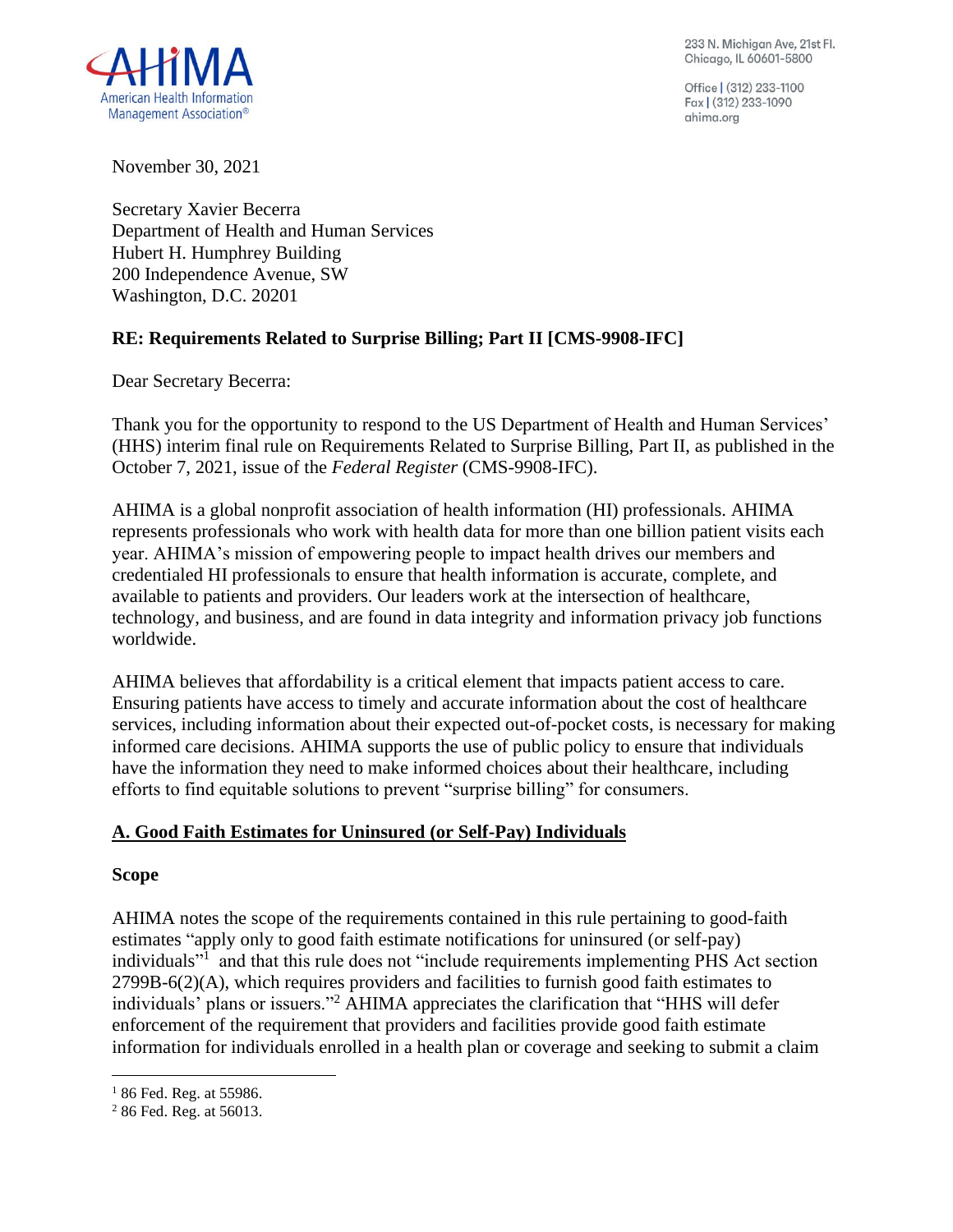for scheduled items or services to their plan or coverage."<sup>3</sup> AHIMA supports that subsequent rulemaking "will include a prospective applicability date that gives providers and facilities a reasonable amount of time to comply with any new requirements."<sup>4</sup> In our previous comments, AHIMA noted significant operational challenges associated with the operational feasibility of implementing such requirements without sufficient time for providers and facilities to prepare and make necessary operational and systems updates.

### **Definitions**

This rule states the "convening provider is responsible for providing the good faith estimate to an uninsured (or self-pay) individual." The convening provider is defined as "the provider or facility who receives the initial request for a good faith estimate from an uninsured (or self-pay) individual and who is or, in the case of a request, would be responsible for scheduling the primary item or service." AHIMA requests clarification as to who would be responsible for providing the good faith estimate in a case in which the initial request for a good faith estimate is made to a secondary provider who is involved in the provision of care but who is not providing the primary item or service, as defined by this rule. Continuing, the rule later states that in a case in which "an uninsured (or self-pay) individual separately schedules or requests a good faith estimate from a provider or facility that would otherwise be a co-provider or co-facility, that provider or facility is considered a convening provider or convening facility for such item or service and must meet all requirements in paragraphs (b)(1) and (c)(1) for issuing a good faith estimate to an uninsured (or self-pay) individual."<sup>5</sup> In this scenario, would there be multiple convening providers and would multiple duplicative good faith estimates be required?

### **Requirements for Convening Providers and Facilities**

AHIMA concurs with HHS' belief that individuals may "use different terminology other than 'good faith estimate' when requesting a good faith estimate." <sup>6</sup> AHIMA supports the clarification that "convening providers and convening facilities shall consider any discussion or inquiry regarding the potential cost of items or services under consideration as a request for a good faith estimate."<sup>7</sup> AHIMA believes this clarification is critical for convening providers and facilities to understand when they are obligated to provide a self-pay or uninsured patient with a good-faith estimate.

AHIMA supports that the convening provider or facility "must inquire and determine if the individual meets the definition of an uninsured (or self-pay) individual" prior to determining whether a good faith estimate must be provided to that individual. AHIMA is concerned that until rules are promulgated pertaining to the provision of good faith estimates for insured individuals, that insured individuals may be confused or upset by an offer of a good faith

<sup>3</sup> FAQs about Affordable Care Act and Consolidated Appropriations Act, 2021 Implementation Part 49. Department of Labor, Department of Health and Human Services, Department of the Treasury, 20 Aug. 2021, https://www.dol.gov/sites/dolgov/files/EBSA/about-ebsa/our-activities/resource-center/faqs/aca-part-49.pdf.  $4$  Id.

<sup>5</sup> 86 Fed. Reg. at 56018.

<sup>6</sup> 86 Fed. Reg. at 56017.

 $7$  Id.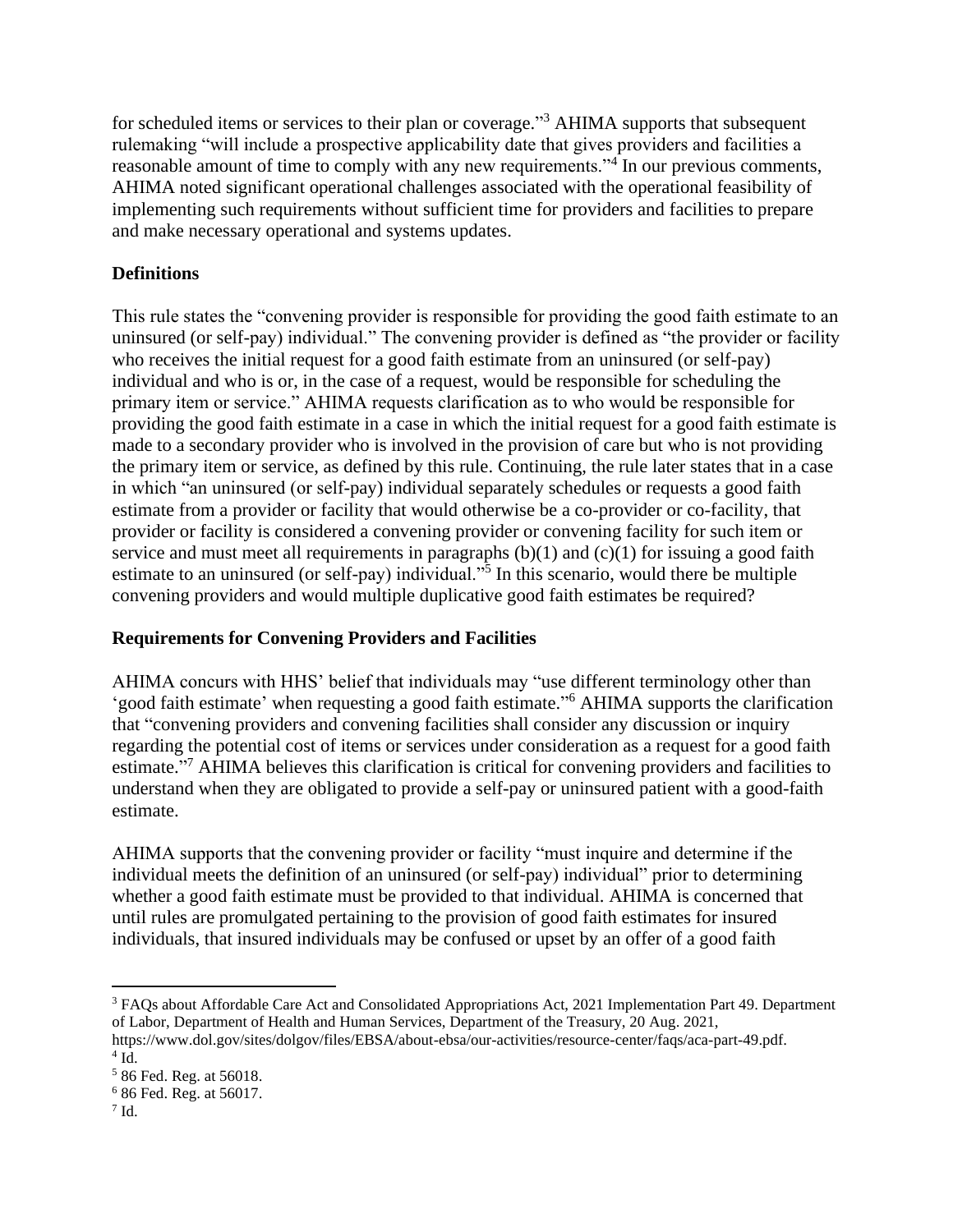estimate that is not available to them and which is rescinded once the provider or facility determines the individual is insured and is not a self-pay individual.

AHIMA also supports that "information regarding the availability of a good faith estimate must be made available in accessible formats and languages spoken by individuals considering or scheduling items or services with such convening provider or convening facility."<sup>8</sup> This is a critical provision to ensure that patients have access to cost information regardless of language or disability.

AHIMA supports that a convening provider or facility may issue a single good faith estimate for recurring primary items or services. AHIMA appreciates the clarification that good faith estimates for recurring items or services "must include in a clear and understandable manner the expected scope of the recurring items or services (such as: timeframes, frequency, and total number of recurring items or services)."<sup>9</sup>

The interim final rule states that the convening provider or facility must "contact all applicable co-providers and co-facilities no later than 1 business day after the request for the good faith estimate is received or after the primary item or service is scheduled."<sup>10</sup> Additionally, "good faith estimate information submitted by co-providers or co-facilities must be received by the convening provider or facility no later than 1 business day after the co-provider or co-facility receives the request."<sup>11</sup> AHIMA has significant concerns regarding the operational viability of these requirements and believes that one business day is an inappropriate timeline. While AHIMA appreciates that HHS will exercise enforcement discretion in 2022 in relation to the inclusion of co-provider good faith estimate information in the convening provider's good faith estimate, AHIMA requests clarification if similar enforcement discretion will be exercised regarding response times for requests to and from co-providers. AHIMA believes that providers and facilities will need significant time to prepare for these requirements and update existing processes and systems.

Continuing, AHIMA questions the operational practicability of these requirements and notes that one business day after the receipt of the request is likely not to be a viable time for providers and facilities to compile pertinent information and conduct outreach to relevant providers regarding a request for a good faith estimate. AHIMA has significant concerns regarding requests received via physical mail and notes these requests may not even reach relevant personnel in a large health system one day after receipt by the system's mailroom. AHIMA believes a standard of "as soon as practicable, but not to exceed 10 days" strikes the appropriate balance between the need for urgency when compiling good faith estimate information, while still allowing for sufficient operational flexibility when fulfilling requests.

The interim final rule states that if "any changes in expected providers or facilities represented in a good faith estimate occur less than 1 business day before that the item or service is scheduled to be furnished, the replacement provider or replacement facility must accept the good faith

<sup>8</sup> 86 Fed. Reg. at 56016.

<sup>&</sup>lt;sup>9</sup> 86 Fed. Reg. at 56018.

<sup>10</sup> 86 Fed. Reg. at 56017.

 $11\,86$  Fed. Reg. at 56018.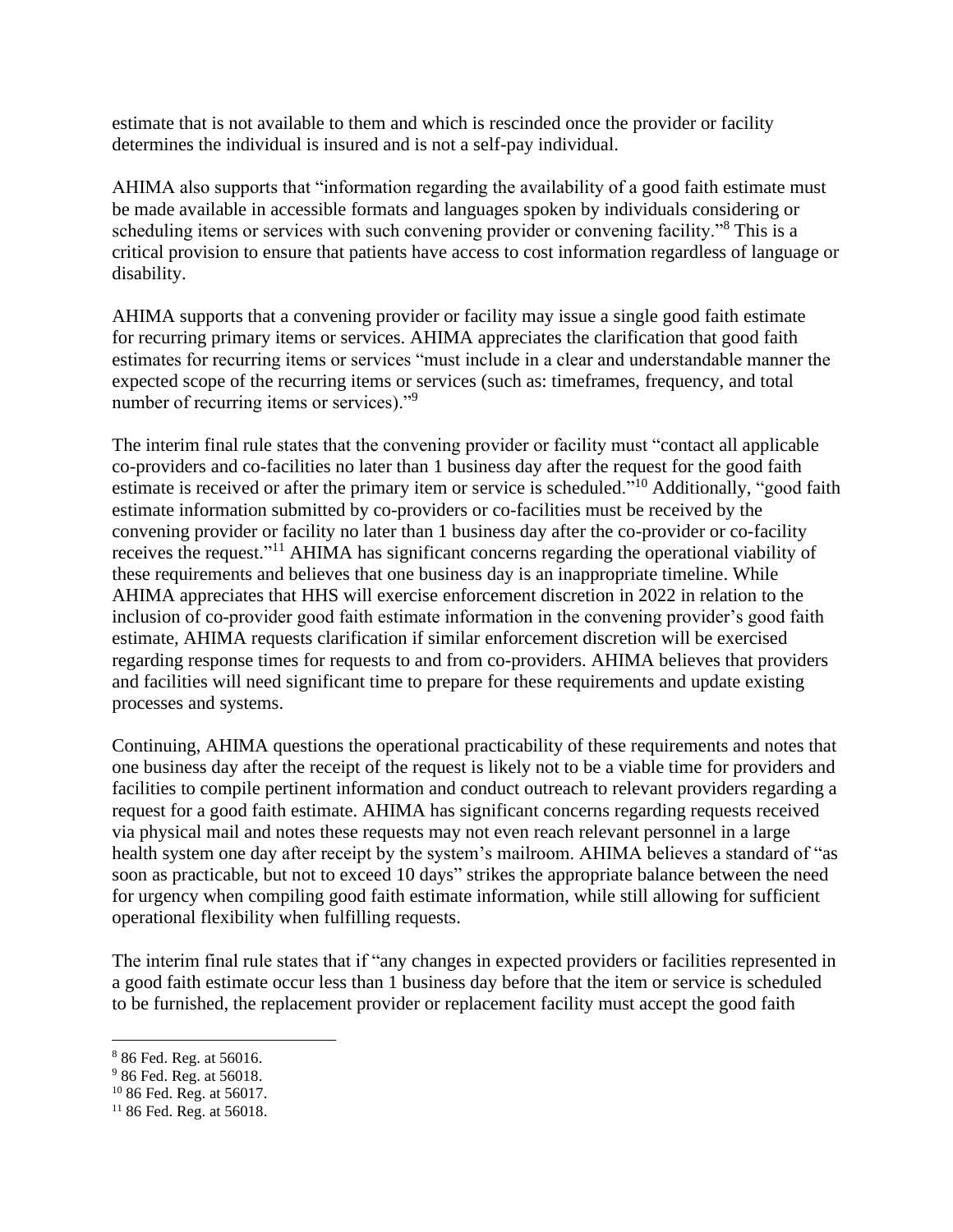estimate as their expected charges for the items or services being furnished that were provided by the original provider or facility and represented in the good faith estimate."<sup>12</sup> While AHIMA concurs this approach is "necessary for consumer protections against facing surprise medical bills and without such a requirement an uninsured (or self-pay) individual would be unable to avail themselves of the patient-provider dispute resolution process in these circumstances,"<sup>13</sup> AHIMA also shares the agency's concerns that this approach may create significant challenges for patient access to care due to the financial strain such a requirement may place on a substitute provider. AHIMA requests clarification regarding whether substitute providers and facilities will be able to automatically write-off the difference between the provider or facility's expected charge for the items or services being provided and the charge that was agreed to by the previous provider or facility on the good faith estimate.

AHIMA concurs with HHS that there are likely to be instances in which an uninsured or self-pay individual requests a good faith estimate in order to "compare costs across providers or facilities."<sup>14</sup> AHIMA agrees it is likely that a good faith estimate may need to be updated in an instance in which the requestor has not "been evaluated for underlying conditions that could impact the accuracy of the good faith estimate."<sup>15</sup> AHIMA supports that providers should be encouraged to review previous good faith estimates after relevant evaluations and updates have been made and that providers should be encouraged to communicate what has changed between an initial and updated estimate.

# **Content of a Good Faith Estimate for an Uninsured (or Self-Pay) Individual**

AHIMA strongly supports the detailed specifications regarding what is required to be included in a good faith estimate. AHIMA supports the inclusion of the patient's name and date of birth; an itemized list of items or services expected to be provided by the co-provider or co-facility that are reasonably expected to be furnished in conjunction with the primary item or service as part of the period of care; the applicable diagnosis codes, expected service codes, and expected charges associated with each listed item or service; the name, NPI, and TIN of the co-provider or cofacility; the state(s) and office or facility location(s) where the items or services are expected to be furnished by the co-provider or co-facility; and the inclusion of a disclaimer that the good faith estimate is not a contract and does not require the uninsured (or self-pay) individual to obtain the items or services from any of the providers or facilities identified in the good faith estimate.<sup>16</sup> AHIMA believes inclusion of this information is critical for patient understanding of potential cost of care for the various items and services contained in the estimate. AHIMA also appreciates the inclusion of the "Example of How Itemized Lists of Expected Items or Services Could be Displayed in a Good Faith Estimate for Uninsured (or Self-Pay) Individuals" and believes this sample document provides additional clarity surrounding expectations for the provision of good faith estimates. AHIMA believes that it would be beneficial and provide additional clarity regarding the content of a good faith estimate if a safe harbor was established for providers who provide good faith estimates in the format developed by the agency.

<sup>12</sup> 86 Fed. Reg. at 56017.

 $^{13}$  Id.

<sup>14</sup> Id.

 $15$  Id.

<sup>16</sup> 86 Fed. Reg. at 56018.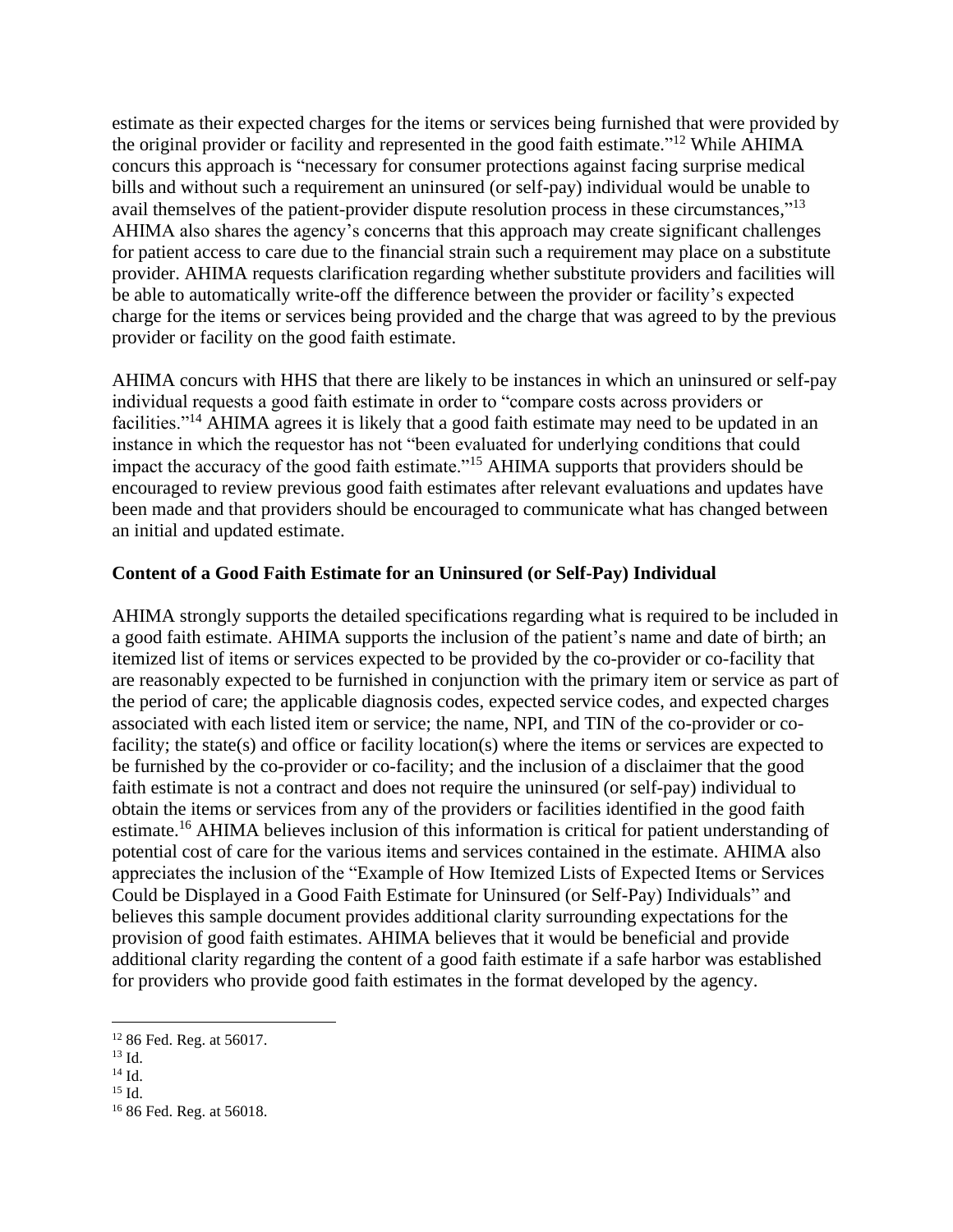AHIMA also supports that "in instances where a convening provider or convening facility anticipates that certain items or services will need to be separately scheduled (such as those items or services typical of the standard of care), the convening provider or facility must include a separate list of items or services that the convening provider or facility anticipates will require separate scheduling and that are expected to occur either prior to or following the expected period of care for the primary item or service."<sup>17</sup> AHIMA believes this is necessary for patients to gain a complete picture of their expected course of care and to avoid patient confusion when charges for separately scheduled services arise. Additionally, AHIMA believes it is appropriate to require a separate good faith estimate be provided to the individual upon scheduling of the listed items or services or upon request.

# **Required Methods for Providing Good Faith Estimates for Uninsured (or Self- Pay) Individuals**

AHIMA supports that that a "good faith estimate must be provided in written form either on paper or electronically (for example, electronic transmission of the good faith estimate through the convening provider's patient portal or electronic mail), pursuant to the uninsured (or selfpay) individual's requested method of delivery."<sup>18</sup> AHIMA also supports that for those provided electronically, "the good faith estimate must be provided in a manner that the uninsured (or selfpay) individual can both save and print, and must be provided and written using clear and understandable language and in a manner calculated to be understood by the average uninsured (or self-pay) individual."<sup>19</sup> AHIMA believes it would be helpful for HHS to develop model language for what is clear and understandable language and for the agency to consider developing a safe harbor, once model language is developed. Additionally, in cases in which the manner of delivery is not clearly requested, AHIMA requests clarification regarding whether the provider may decide the most appropriate method for delivery of a good faith estimate.

AHIMA believes standards are needed to automate the process by which such good faith estimates are generated and disseminated electronically by providers. Equally important is making sure these standards are built to support the health IT end-users' needs and operational considerations. AHIMA believes it is critical to ensure that providers are involved in the development of such standards.

### **Additional Compliance Provisions**

The interim final rule states "that a good faith estimate issued to an uninsured (or self-pay) individual is considered part of the patient's medical record and must be maintained in the same manner as a patient's medical record, and that convening providers and facilities must provide a copy of any previously issued good faith estimate furnished within the last 6 years to an uninsured (or self-pay) individual upon the request of the uninsured (or self-pay) individual."<sup>20</sup> AHIMA supports the timeframe included in this requirement and believes it is in alignment with similar existing requirements. AHIMA requests clarification regarding how good faith estimate

<sup>&</sup>lt;sup>17</sup> 86 Fed. Reg. at 56019.

<sup>18</sup> 86 Fed. Reg. at 56021.

 $19$  Id.

<sup>20</sup> 86 Fed. Reg. at 56022.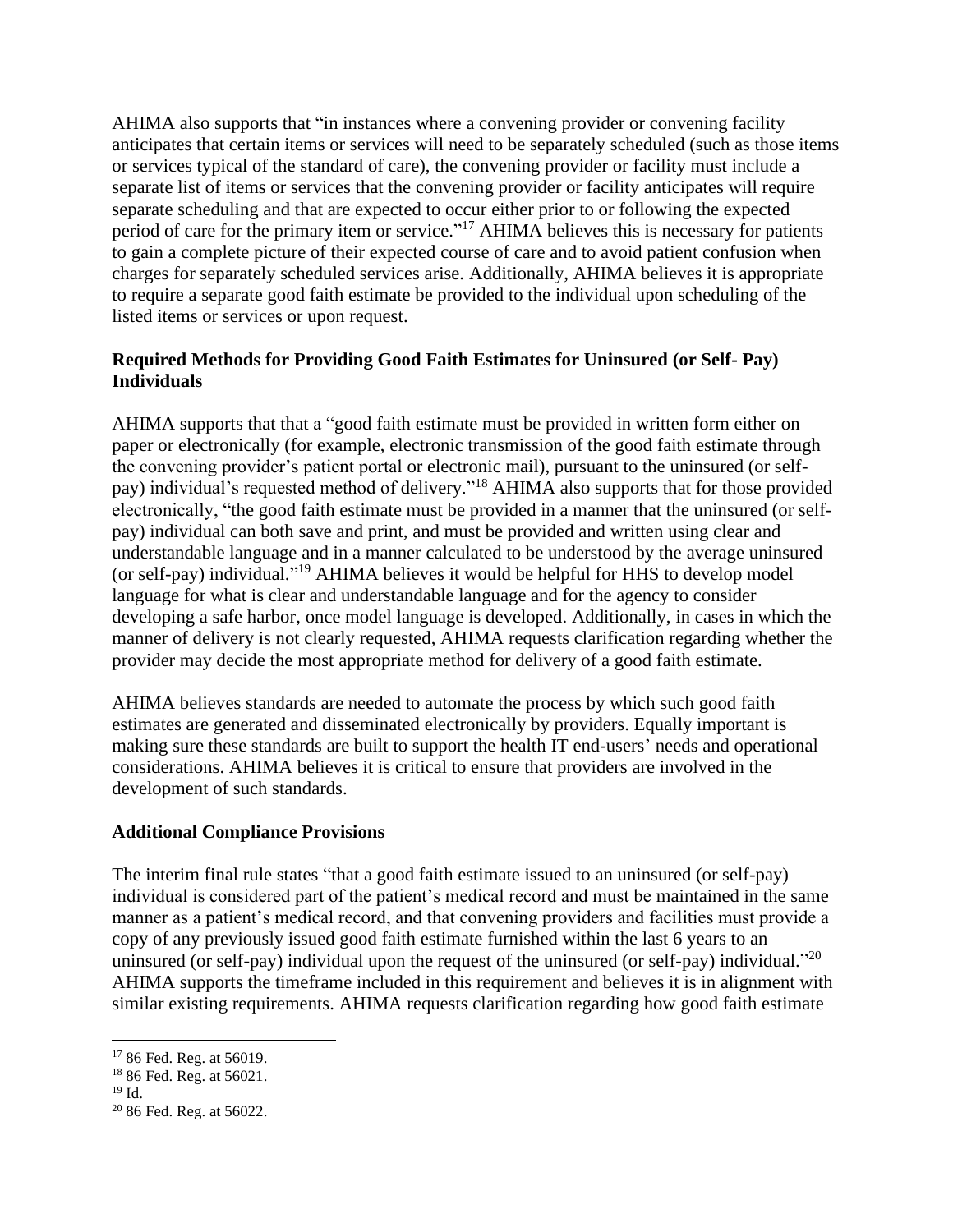information should be stored within the health record and if anyone accessing the health record will be able to access the estimates contained in the record.

AHIMA supports that in circumstances in which "a provider or facility, acting in good faith, makes an error or omission in a good faith estimate, HHS is establishing at 45 CFR 149.610(f)(3) that a provider or facility will not fail to comply with this section solely because, despite acting in good faith and with reasonable due diligence, the provider or facility makes an error or omission in a good faith estimate required under this section, provided that the provider or facility corrects the information as soon as practicable." AHIMA believes that enforcement actions outside of the patient-provider dispute resolution process would be inappropriate for any provider who is acting in good faith and with reasonable due diligence.

### **Applicability of the Good Faith Estimate Requirements**

AHIMA concurs with HHS that that it may take time for providers and facilities to develop systems and processes for receiving and providing the required information from co-providers and co-facilities. As such, AHIMA supports that "from January 1, 2022 through December 31, 2022, HHS will exercise its enforcement discretion in situations where a good faith estimate provided to an uninsured (or self-pay) individual does not include expected charges from coproviders or co-facilities."<sup>21</sup>

# **B. Patient-Provider Dispute Resolution**

### **Definitions**

The rule states that "uninsured (or self-pay) individuals are eligible for the patient-provider dispute resolution process after being furnished an item or service for which they received a good faith estimate if the individual is billed, by the provider or facility, charges that are substantially in excess of the good faith estimate. $12^2$  The rule defines the term substantially in excess to mean "with respect to the total billed charges by a provider or facility, an amount that is at least \$400 more than the total amount of expected charges for the provider or facility listed on the good faith estimate." In our previous comments, AHIMA recommended a standard, in alignment with the Medicare Advance Beneficiary Notice of Noncoverage standard, for estimates to be valid and not "substantially in excess" if the estimate is within \$100 or 25% of the actual costs, whichever is greater. In the rule, HHS elaborates on its rationale for setting the standard for "substantially in excess" based on a fixed dollar value, rather than a percentage basis, or a combined methodology, noting that that "such an approach could effectively put dispute resolution out of reach for uninsured (or self-pay) individuals in situations where the total expected charges for items or services are high, particularly for those who need to undergo more complex procedures." <sup>23</sup> Although AHIMA concurs that a percentage standard would put the dispute resolution process out of reach in some cases, AHIMA is concerned with the potential burdens associated with the establishment of a new standard, rather than using a standard that many providers and facilities are already familiar with.

<sup>21</sup> 86 Fed. Reg. at 56023.

<sup>22</sup> 86 Fed. Reg. at 56024.

<sup>&</sup>lt;sup>23</sup> 86 Fed. Reg. at 56025.